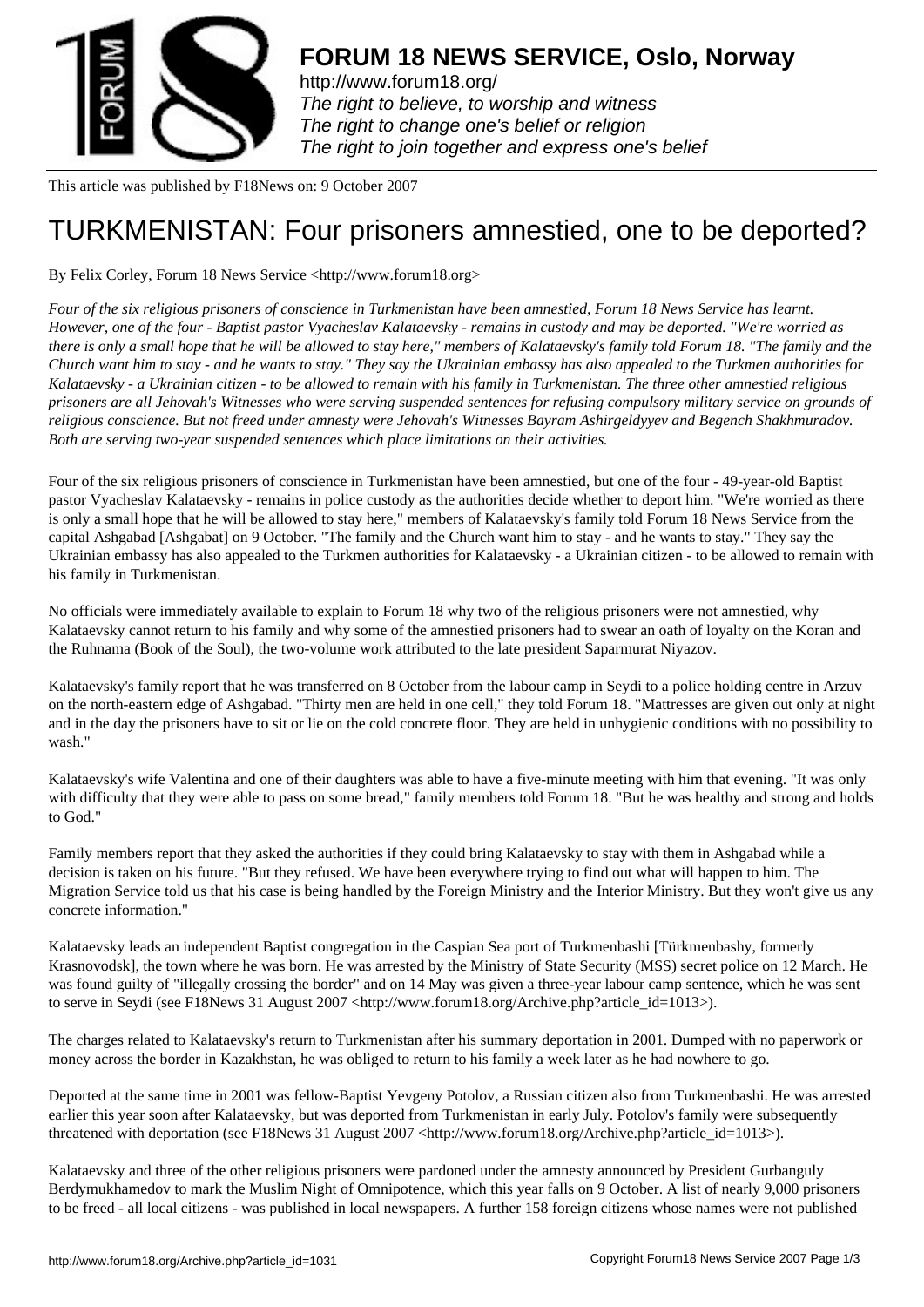As in previous years at least some of the prisoners being freed were required to swear the oath of loyalty to the president on a copy of the Ruhnama and the Koran. "At least some of those being freed were shown on television repenting and swearing an oath on the Ruhnama and the Koran," Farid Tukhbatullin of the exiled Turkmen Initiative for Human Rights told Forum 18. Such an oath would have been unacceptable to all the religious prisoners.

In addition to Kalataevsky, the three other amnestied religious prisoners are all Jehovah's Witnesses who were serving suspended sentences for refusing compulsory military service on grounds of religious conscience. Their names appeared in the government list of amnestied prisoners. Suleiman Udaev was serving a two-year suspended sentence with compulsory labour, Aleksandr Zuyev a suspended two-year sentence and Nuryagdy Gayyrov a suspended one-year sentence.

Not freed under amnesty were Jehovah's Witnesses Bayram Ashirgeldyyev and Begench Shakhmuradov. Both are serving two-year suspended sentences imposed this summer (see F18News 13 September 2007

 $\langle$ http://www.forum18.org/Archive.php?article\_id=1017>). Those serving suspended sentences cannot travel outside Ashgabad without special permission and must be back home each evening by 8pm. Shakhmuradov, however, told Forum 18 that in his case the authorities have not specified what restrictions have been imposed on his activities.

All five Jehovah's Witnesses were found guilty under Article 219, Part 1 of the Criminal Code, which punishes refusal to serve in the armed forces with a maximum penalty of two years' imprisonment. Jehovah's Witness young men insist they are ready to do alternative non-military service, but Turkmenistan offers no non-combat alternative to those who cannot serve in the military on grounds of conscience.

Ashirgeldyyev said he had no idea why he and Shakhmuradov were not amnestied while the three other Jehovah's Witnesses were. "We're regarded as criminals, but we're not," he insisted to Forum 18 from Ashgabad on 5 October. "It would have been right if we had been pardoned and would have represented the rule of law. We were sentenced for no valid reason." He said the "lawlessness" of repeated prosecutions of those unable to serve in the armed forces on grounds of religious conscience would continue, despite the amnesty to three of his fellow-Jehovah's Witnesses. "This illegality will carry on until an alternative service law is adopted."

Shakhmuradov too said he did not know why he had not been amnestied. "I don't agree with this, but I won't complain," he told Forum 18 on 5 October. "I have nothing against the authorities. I took my position as a believer and I continue to stick to my convictions." He insisted that it was wrong to imprison those who could not serve in the armed forces because of their religious convictions. He particularly objected that some - like himself - have been sentenced twice for the same "offence".

Ashirgeldyyev complained of continuing government moves against other Jehovah's Witnesses. He cited dismissals from work and the inability of unemployed Jehovah's Witnesses to get work.

The former Chief Mufti, Nasrullah ibn Ibadullah, who was serving a 22-year sentence on charges the authorities repeatedly refused to make public, was among a group of eleven prisoners freed under presidential amnesty in August (see F18News 13 August 2007  $\text{th}(w)$  /www.forum18.org/Archive.php?article id=1006>). After his release he was assigned to work as a specialist in the government's Gengeshi (Council) for Religious Affairs).

Visitors to the Gengeshi soon after his release told Forum 18 that Nasrullah looked weak and appeared to be suffering from swollen ankles. (END)

For a personal commentary by a Protestant within Turkmenistan, on the fiction - despite government claims - of religious freedom in the country, and how religious communities and the international community should respond to this, see <http://www.forum18.org/Archive.php?article\_id=728>

For more background, see Forum 18's Turkmenistan religious freedom survey at <http://www.forum18.org/Archive.php?article\_id=672>

A survey of the religious freedom decline in the eastern part of the Organisation for Security and Co-operation in Europe (OSCE) area is at <http://www.forum18.org/Archive.php?article\_id=806>, and of religious intolerance in Central Asia is at <http://www.forum18.org/Archive.php?article\_id=815>.

A printer-friendly map of Turkmenistan is available at <http://www.nationalgeographic.com/xpeditions/atlas/index.html?Parent=asia&Rootmap=turkme>

<sup>©</sup> Forum 18 News Service. All rights reserved. ISSN 1504-2855

You may reproduce or quote this article provided that credit is given to